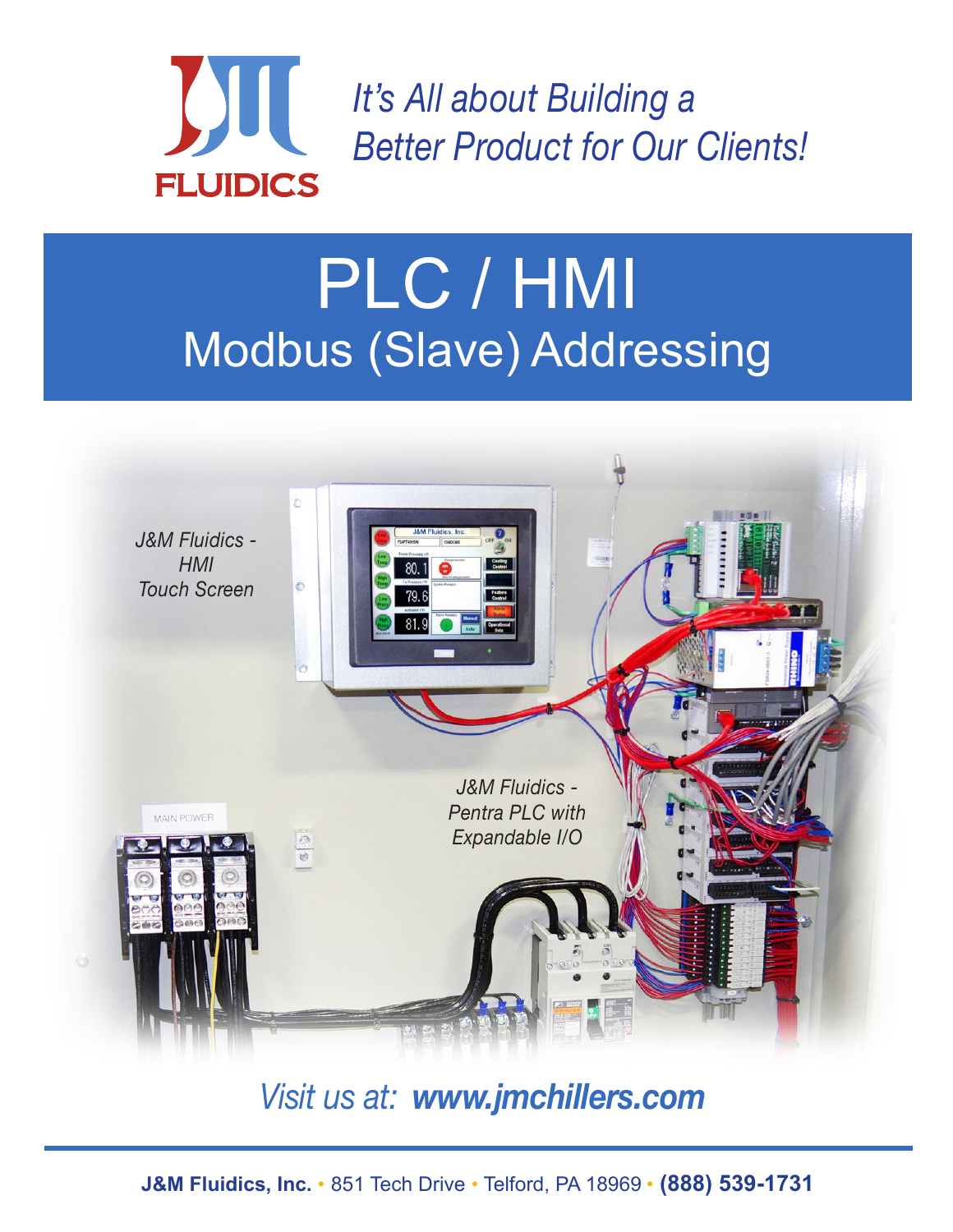

## **IMPORTANT! READ BEFORE STARTING WORK**

- Equipment must be installed by qualified personnel in accordance with all local and national codes.
- Remote (external) data communication with J&M Fluidics process chillers equipped with the IDEC Pentra PLC and IDEC touch screen HMI is possible using MODBUS communication protocol (only) over a TCP Ethernet network or serial (RTU) provided the Pentra PLC is equipped with an optional serial interface card.
- In the case of Ethernet communications, an optional MOXA Ethernet switch must be installed in the chiller or field mounted. This switch will provide an additional network port making remote communications possible.
- There are a variety of ways to connect J&M Fluidics PLC / HMI equipped chillers to a local network. In many cases, a special static IP (matching the building network subnet) must be installed by the factory to make remote communications possible.
- Building automation systems (BAS) must point at the Pentra PLC and be capable of controlling MODBUS Slave devices over a TCP (Ethernet) or serial (RTU) network.
- J&M Fluidics does not provide network support as part of its standard limited manufacturers warranty.
- **Users attempting MODBUS communication with the Pentra PLC take full responsibility for their actions. Pentra is set to Slave Mode meaning user has the ability to read or write to any one of the addresses provided. Errors writing to a PLC can cause catastrophic damage to the process chiller, connected load, general property damage and personal injury even death**.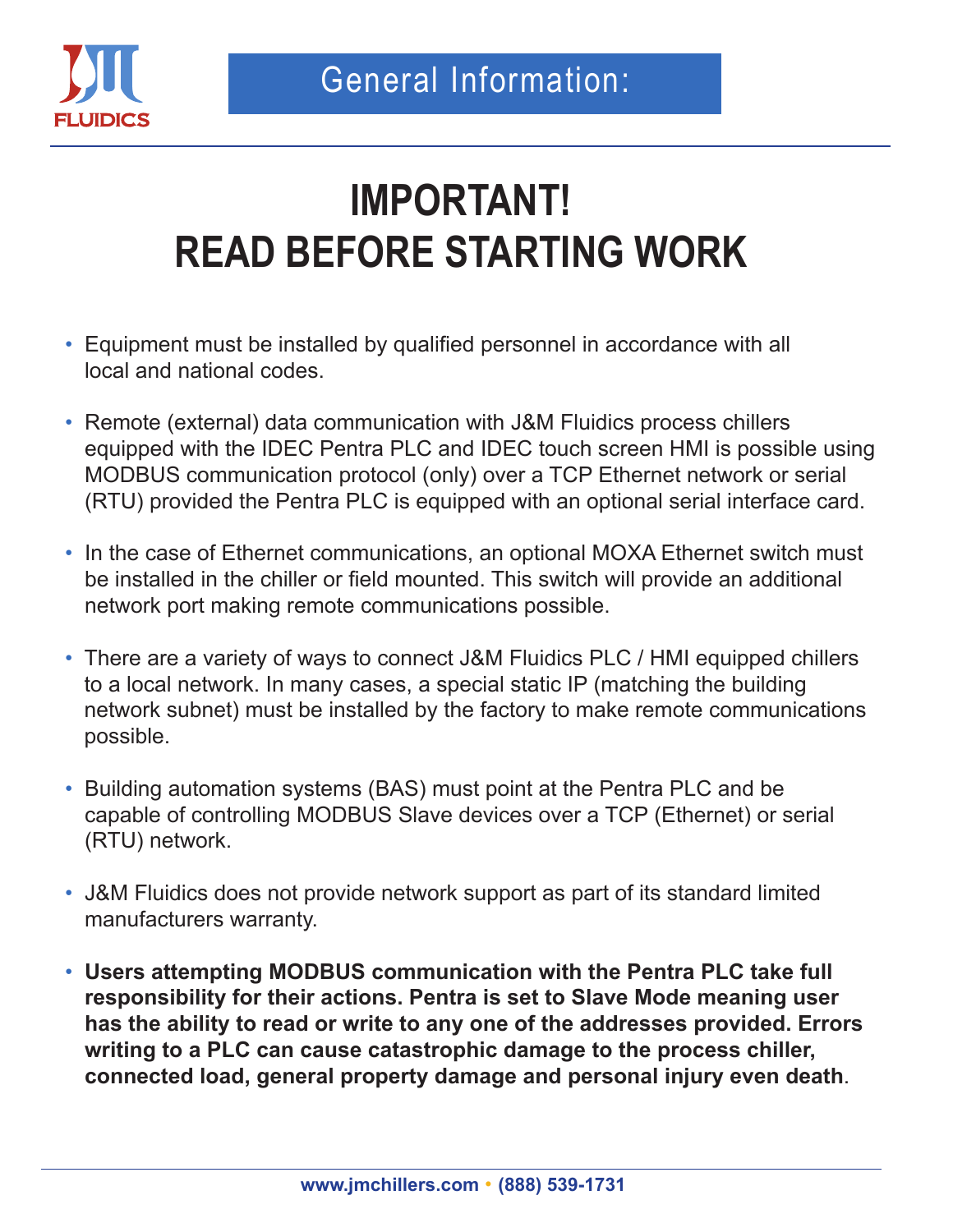

### Modbus - Network Address Table:

| <b>TYPE</b>         | <b>DESCRIPTION</b>                         | <b>MODBUS ADDRESS</b> | *MODBUS COMMAND                                       | <b>DATA FORMAT</b> |
|---------------------|--------------------------------------------|-----------------------|-------------------------------------------------------|--------------------|
| <b>Alarm Status</b> | CP-1 High Pressure Alarm                   | 001009                | 01 Read Coil Status                                   | Bit                |
| <b>Alarm Status</b> | CP-1 Low Pressure Alarm                    | 001011                | 01 Read Coil Status                                   | <b>Bit</b>         |
| <b>Alarm Status</b> | CP-2 High Pressure Alarm                   | 001010                | 01 Read Coil Status                                   | Bit                |
| <b>Alarm Status</b> | CP-2 Low Pressure Alarm                    | 001012                | 01 Read Coil Status                                   | <b>Bit</b>         |
| <b>Alarm Status</b> | CP-1 Protection module                     | 001119                | 01 Read Coil Status                                   | Bit                |
| <b>Alarm Status</b> | CP-2 Protection module                     | 001120                | 01 Read Coil Status                                   | <b>Bit</b>         |
| Alarm Status        | System Pump 1 Flow Alarm                   | 001069                | 01 Read Coil Status                                   | Bit                |
| <b>Alarm Status</b> | System Pump 2 Flow Alarm                   | 001070                | 01 Read Coil Status                                   | <b>Bit</b>         |
| Alarm Status        | Recirc Pump Flow Alarm                     | 001015                | 01 Read Coil Status                                   | Bit                |
| <b>Alarm Status</b> | Tank Low Level Indicator                   | 001016                | 01 Read Coil Status                                   | <b>Bit</b>         |
| Alarm Status        | Fluid High Temp Alarm                      | 001017                | 01 Read Coil Status                                   | Bit                |
| <b>Alarm Status</b> | Fluid Low Temp Alarm                       | 001018                | 01 Read Coil Status                                   | <b>Bit</b>         |
| Setpoint            | CP-1 Temperature Setpoint                  | 401201:401202         | 03 Read Holding Register<br>06 Preset Single Register | 32-Bit Float       |
| Setpoint            | CP-1 Differential Temperature<br>Setpoint  | 401205:401206         | 03 Read Holding Register<br>06 Preset Single Register | 32-Bit Float       |
| Setpoint            | CP-2 Temperature Setpoint                  | 401203:401204         | 03 Read Holding Register<br>06 Preset Single Register | 32-Bit Float       |
| Setpoint            | CP-2 Differential Temperature<br>Setpoint  | 401207:401208         | 03 Read Holding Register<br>06 Preset Single Register | 32-Bit Float       |
| Analog Value        | Ambient Temp (F)                           | 401047:401048         | 03 Read Holding Register                              | 32-Bit Float       |
| Analog Value        | TO Process Temperature (F)                 | 401051:401052         | 03 Read Holding Register                              | 32-Bit Float       |
| Analog Value        | FROM Process Temperature (F)               | 401049:401050         | 03 Read Holding Register                              | 32-Bit Float       |
| <b>Run Status</b>   | Compressor ONE run status                  | 000009                | 01 Read Coil Status                                   | <b>Bit</b>         |
| Run Status          | Compressor TWO run status                  | 000025                | 01 Read Coil Status                                   | Bit                |
| <b>Run Status</b>   | System Pump ONE run status                 | 000004                | 01 Read Coil Status                                   | Bit                |
| Run Status          | System Pump TWO run status                 | 000033                | 01 Read Coil Status                                   | Bit                |
| Run Status          | Recirc Pump run status                     | 000005                | 01 Read Coil Status                                   | Bit                |
| Run Status          | <b>Chiller Run Status Master</b><br>Switch | 001003                | 01 Read Coil Status<br>05 Force Single Coil           | Bit                |

\* As a Modbus slave, all PLC data registers are set up for full read/write access. In the table above, we have provided a column indicating "Read/Write" as a recommendation only. Great care must be taken by user when access data registers in the above table. Incorrect settings can result in equipment damage, property damage, personal injury even death. Please proceed with extreme caution.

*Modbus - Network Address Table (Continued on back...)*